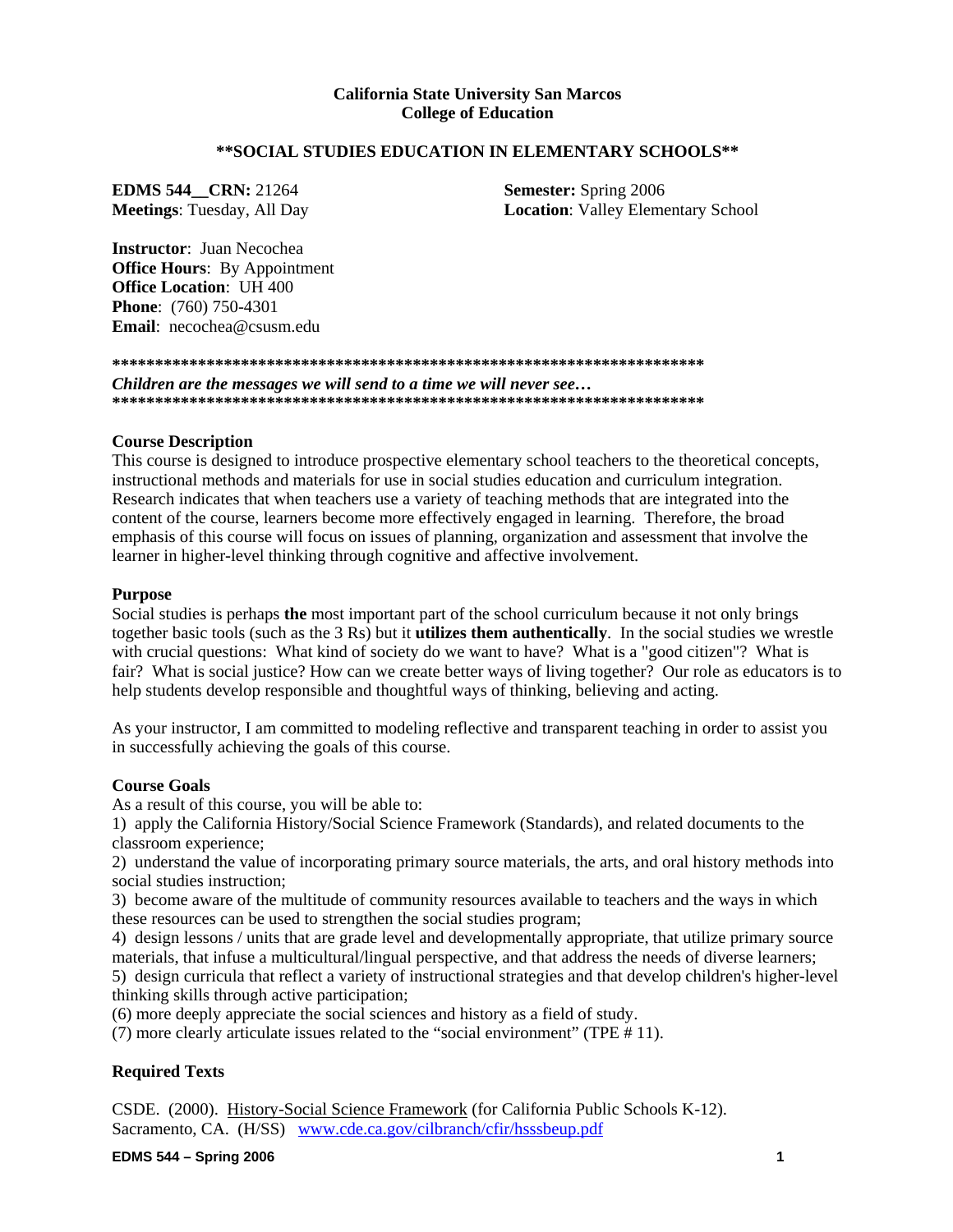California Geographic Assoicates. (2003). California Atlas: A Geographic Journey. California: California Geographic Associates.

Ellermeyer, D. A. & Chick, K. A. (2003). Multicultural American History Through Children's Literature. Portsmouth, NH: Teacher Ideas Press.

Turner, T. N. (2003). Essentials of Classroom Teaching: Elementary Social Studies. Boston: Allyn and Bacon. (T)

#### **Recommended Texts**

San Diego County Office of Education (2001). Pages of the Past: K-6 Literature Aligned to H/SS Standards. (PP)

#### **Professionalism - Dispositions**

Because this course is part of an accredited program that leads to professional certification, students are expected to demonstrate behavior consistent with a professional career. Lack of professionalism in any of the following areas will alter the final grade:

1. Attend all class meetings. If you miss a class session, please notify the instructor in writing (email) as soon as possible. Absences do not change assignment due dates. See the Attendance Policy for this course.

2. Arrive on time just as you would at a school site. Late arrivals to and early departures from class will result in a drop of the final grade.

3. Prepare carefully for class. Be ready to discuss readings and assignments thoughtfully. All voices are valued in our classroom community. Please be sure we get to hear your thoughts on the topics we cover.

4. Complete assignments on time. Late assignments will receive a 20% reduction in points for each day late. Occasionally a student may be asked to revise an assignment. If so, the revised work must be submitted no later than one week after it was returned and may not be eligible for full credit. Absences do not change assignment due dates. If you are absent when an assignment is due, you may submit the work via email (except for Physical Model) so that it is not counted late. I will confirm receipt of emailed assignments.

5. Interact professionally and collaborate responsibly with your colleagues and professor. Teacher education is a professional preparation program and students will be expected to adhere to standards of dependability, academic honesty and writing achievement. In short, please model TPE 11 and do your part to promote a healthy, happy, productive social environment.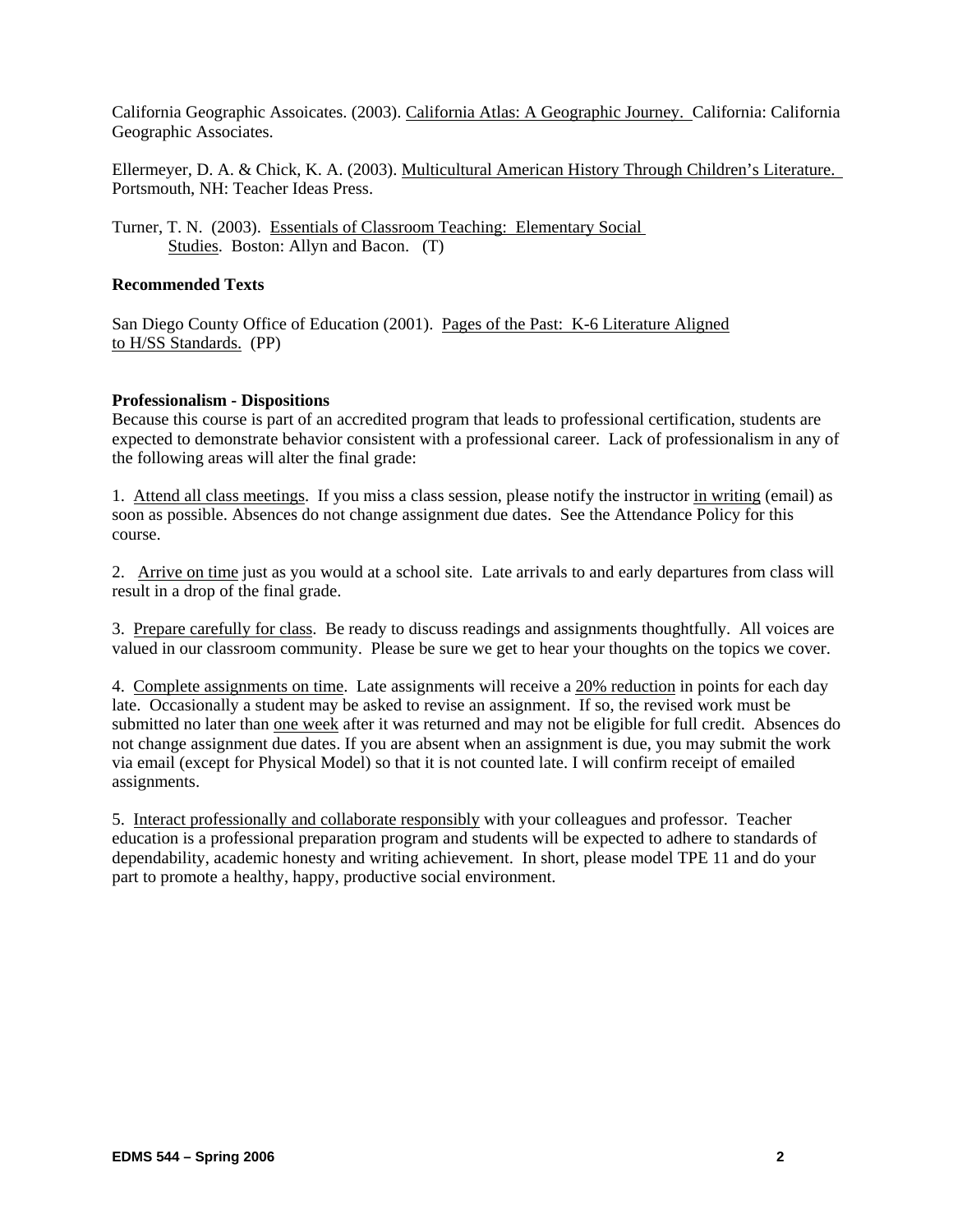# **PARTICIPATION, COLLABORATION AND PROFESSIONALISM**

Students will engage in active learning each class session, and will be expected

- to actively participate, collaborate, and demonstrate professionalism at all times.
- Do you participate in class discussions productively, sharing your knowledge and understandings?
- Do you interact productively with your peers, taking on a variety of roles (leader, follower, etc.)?
- Do you contribute appropriately to group work—do you "do your share"?
- Are you able to accept others' opinions? Are you supportive of others' ideas?
- Do you support your peers during their presentations?
- Can you monitor and adjust your participation to allow for others' ideas to be heard?
- Do you show a positive attitude and disposition towards teaching all students?
- Do you exhibit professional behavior at all times and display a "can do" attitude?

| <b>Rubric for PCP: Participation, Collaboration and Professionalism</b> |                                                                                                                                                                                                                                                                                                                                                                             |                                                                                                                                                                                                                                                                            |                                                                                                                                                                                                                                                            |
|-------------------------------------------------------------------------|-----------------------------------------------------------------------------------------------------------------------------------------------------------------------------------------------------------------------------------------------------------------------------------------------------------------------------------------------------------------------------|----------------------------------------------------------------------------------------------------------------------------------------------------------------------------------------------------------------------------------------------------------------------------|------------------------------------------------------------------------------------------------------------------------------------------------------------------------------------------------------------------------------------------------------------|
|                                                                         | <b>Excellent</b>                                                                                                                                                                                                                                                                                                                                                            | Acceptable                                                                                                                                                                                                                                                                 | Unacceptable                                                                                                                                                                                                                                               |
| <b>Attitude</b><br>Participation                                        | Always displays a positive<br>attitude. May offer constructive<br>criticism and include alternatives<br>that show initiative.<br>Attends every class, always on                                                                                                                                                                                                             | Displays a positive attitude. May<br>offer constructive criticism and<br>include alternatives that show<br>initiative.<br>Attends every class, on time and                                                                                                                 | Seldom has a positive attitude.<br>Often is critical. Does not offer<br>alternative solutions to criticism.<br>Is not always ready when class                                                                                                              |
|                                                                         | time and well prepared, and<br>never leaves early. Gives closest<br>attention to class activities and<br>speakers.                                                                                                                                                                                                                                                          | prepared, and never leaves early.<br>Gives most attention to class<br>activities and speakers.                                                                                                                                                                             | time begins. Doesn't give full<br>attention in class; sometimes<br>talks when others are speaking.                                                                                                                                                         |
| <b>Professionalism</b>                                                  | Consistently behaves, talks and<br>works in a professional manner,<br>regardless of task/topic.                                                                                                                                                                                                                                                                             | Most of the time, behaves, talks<br>and works in a professional<br>manner, regardless of task/topic.                                                                                                                                                                       | Seldom behaves, talks, and works<br>in a professional manner,<br>regardless of task/topic.                                                                                                                                                                 |
| Collaboration                                                           | Consistently listens to, shares<br>with, and supports the efforts of<br>others. Tries to keep people<br>working well together.                                                                                                                                                                                                                                              | Most of the time listens to, shares<br>with, and supports the efforts of<br>others, but sometimes is not a<br>good team member.                                                                                                                                            | Rarely listens to, shares with, and<br>supports the efforts of others. Is<br>not always a good team player.                                                                                                                                                |
| <b>Contributions</b>                                                    | Consistently provides useful<br>ideas; always stays focused on<br>the task. Exhibits a lot of effort<br>and valuable contributions.                                                                                                                                                                                                                                         | Most of the time provides useful<br>ideas and stays focused. A<br>satisfactory group member who<br>does what is required.                                                                                                                                                  | Rarely provides useful ideas; not<br>always focused. Reluctant to<br>participate. Lets others take<br>charge.                                                                                                                                              |
| <b>Disposition toward</b><br>teaching                                   | Consistently demonstrates<br>concern in learning to teach all<br>children. Always demonstrates<br>strong commitment toward<br>developing (a) an understanding<br>of children, (b) teaching<br>strategies, and (c) knowledge of<br>the CA Standards for the<br>Teaching Profession (CSTP),<br><b>Teacher Performance</b><br>Expectations (TPE), and CA<br>Content Standards. | Most of the time demonstrates<br>concern in learning to teach all<br>children. Often demonstrates<br>commitment toward developing<br>(a) an understanding of children,<br>(b) teaching strategies, and (c)<br>knowledge of the CSTP's, TPE's,<br>and CA Content Standards. | Rarely shows concern in learning<br>to teach all children. Rarely<br>demonstrates commitment toward<br>developing (a) an understanding<br>of children, (b) teaching<br>strategies, and (c) knowledge of<br>the CSTP's, TPE's, and CA<br>Content Standards. |
| <b>Leadership</b>                                                       | Shows strength through<br>leadership in class activities;<br>other students respect you as a<br>leader.                                                                                                                                                                                                                                                                     | Effectively participates and<br>contributes, but rarely shows<br>leadership qualities.                                                                                                                                                                                     | Does not show leadership in any<br>area of class.                                                                                                                                                                                                          |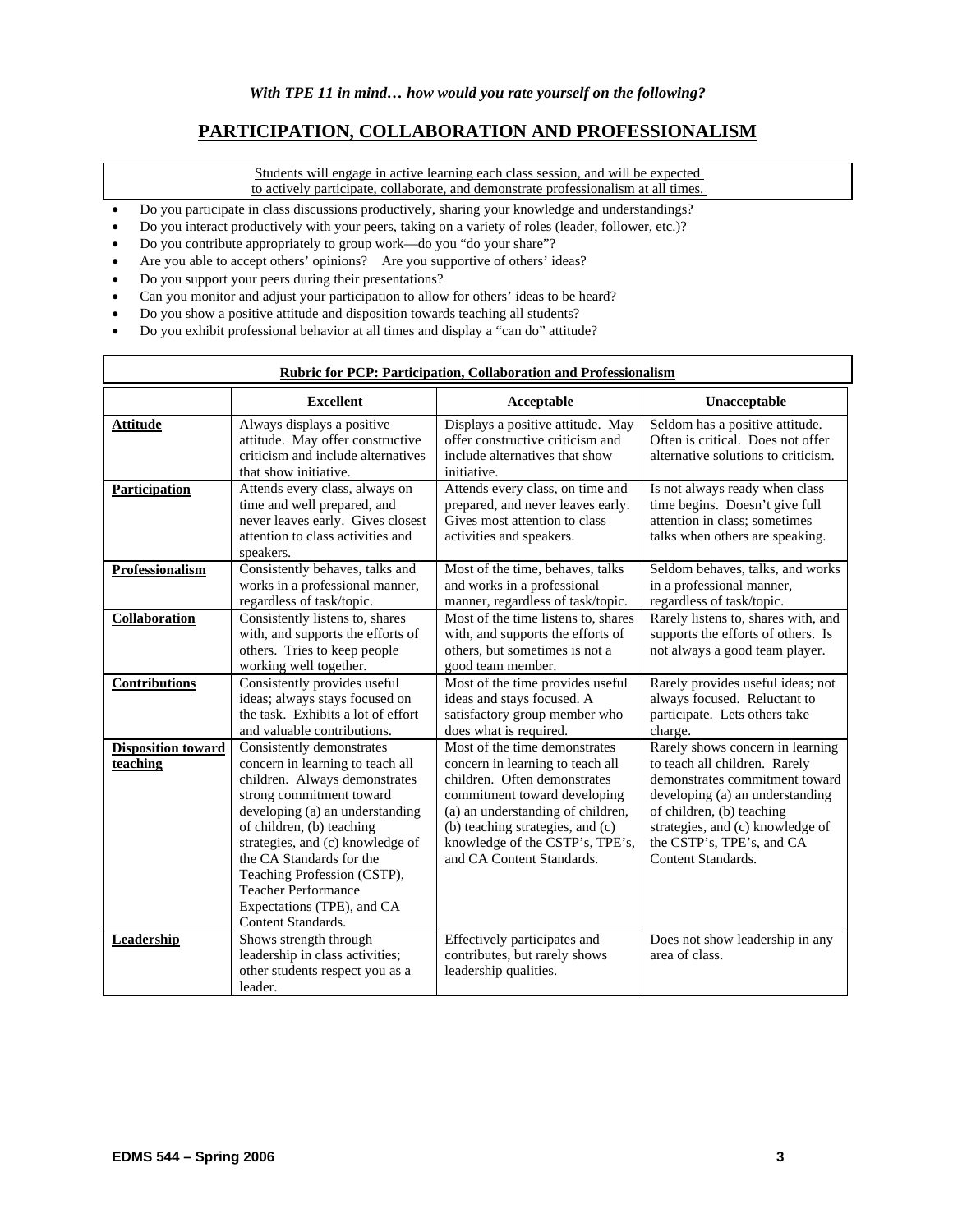# **California Commission on Teacher Credentialing**

### **Standards Alignment**

The course objectives, assignments, and assessments have been aligned with the CTC standards for the Multiple Subjects Credential. Be sure to incorporate artifacts from this class into your portfolio.

#### **Teacher Performance Expectation (TPE) Competencies**

This course is designed to help those seeking a Multiple Subjects Credential develop the skills, knowledge, and attitudes necessary to assist schools and districts in implementing effective programs for all students. The successful candidate will be able to merge theory and practice in order to realize a comprehensive and extensive educational program for all students. You will be required to address the following TPEs in this course:

### **TPE #1A: Subject Specific Pedagogical Skills for History / Social Science**

During interrelated activities in program coursework and fieldwork, MS candidates learn to:  $\triangleright$  teach state-adopted academic content standards for students in H/SS while helping students to learn and use basic analysis skills;

 $\triangleright$  enrich the study of social studies by drawing on social science concepts, case studies and crosscultural activities;

 $\triangleright$  incorporate basic critical thinking skills and study skills into content-based instruction; and

 $\triangleright$  utilize active forms of social studies learning, including simulations, debates, research activities and cooperative projects.

MS candidates begin to interrelate ideas and information within and across history/social science and other subject areas. The interactive journal assignment will be the artifact that needs to be uploaded to taskstream as evidence that TPE 1A requirements were met for social studies. Like previously, the students needs to upload into taskstream after the instructor indicates that the artifact is "ready to post" into taskstream.

### **TPE #11: The Social Environment**

Candidates for a Teaching Credential develop and maintain clear expectations for academic and social behavior. The candidates promote student effort and engagement and create a positive climate for learning. They know how to write and implement a student discipline plan. They know how to establish rapport with all students and their families for supporting academic and personal success through caring, respect, and fairness. Candidates respond appropriately to sensitive issues and classroom discussions. They help students learn to work responsibly with others and independently. Based on observations of students and consultation with other teachers, the candidate recognizes how well the social environment maximizes academic achievement for all students and makes necessary changes.

#### **SB 2042 - Cultural Competencies** supported by this course:

# Part 3: Culture and Cultural Diversity

- I.A. Definitions of culture I.C. Intragroup differences
- I.D. Physical geography and its effects on culture
- 
- II.C. How teachers can use what they learn about their students (culturally responsive pedagogy)
- 
- IV.A. Historical perspectives IV.B. Demography
- IV.C. Migration and Immigration

II.A What teachers should learn about their students II.B. How teachers can learn about their students

III.A. Concepts of cultural contact III.D. Strategies for conflict resolution

The Teacher Performance Expectations and SB 2042 Competencies identified above are addressed in EDMS 544 through class discussions, activities, oral/visual presentations, and written assignments.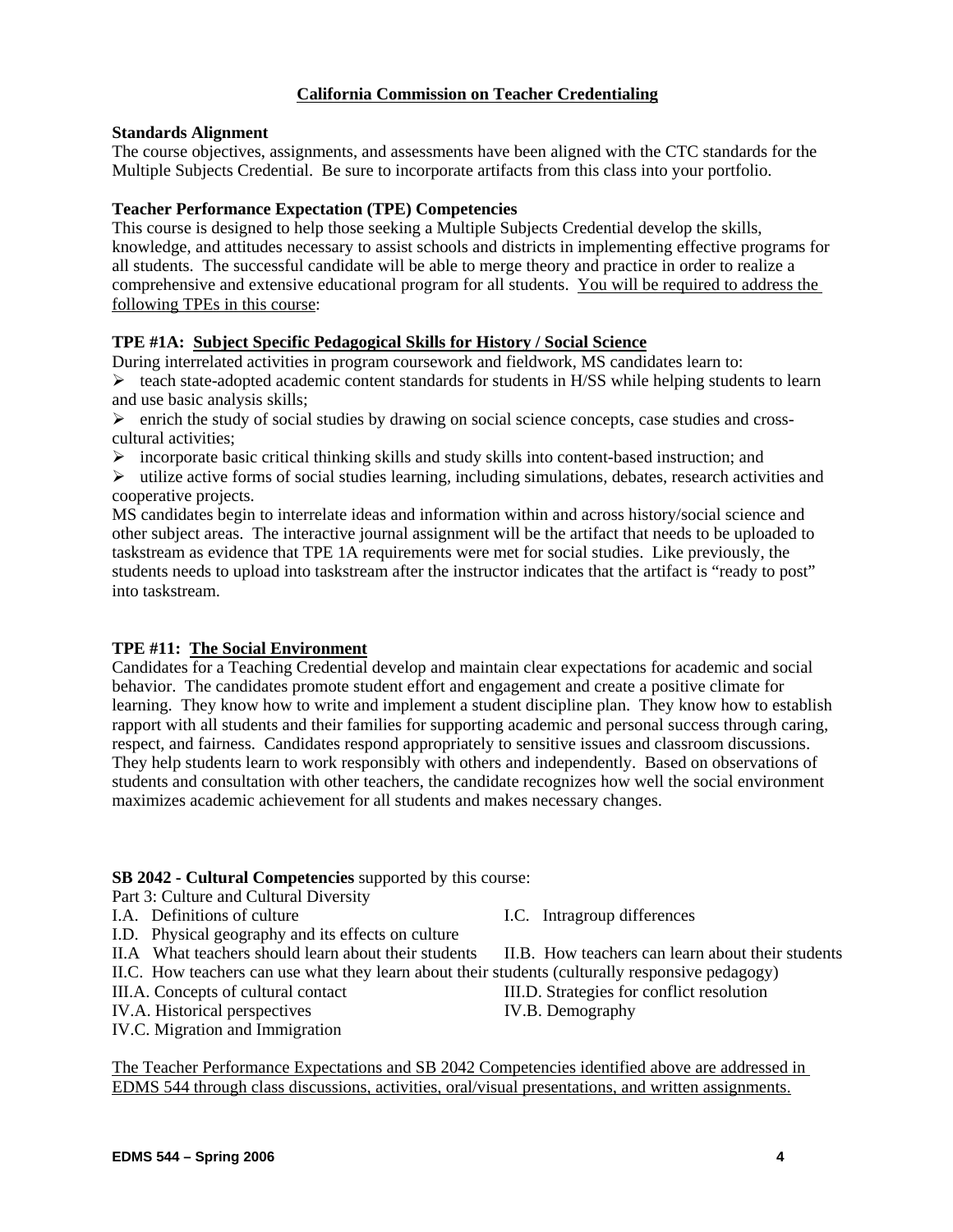# **ASSIGNMENTS**

*The Anticipated Schedule + detailed instructions for some course assignments will be handed out in class.* 

# ¾ *Interactive Journal 15 points*

A class journal will be maintained for each class session that needs to include the following:

• A written summary and/or description of the topics discussed in class that reflects understanding of the key concepts and ideas. Both comments from the professor and students should be reflected in the journal.

The assigned readings provide an important foundation for your increasing understanding of how to effectively teach social studies. Please incorporate key ideas from your readings into your interactive journal to increase your understanding of ideas and concepts discussed in class.

• Meta-reflections and/or analysis of key concepts, particularly in terms of the connections that can be made between class discussions and teaching social studies to elementary school students, with specific examples from student teaching experiences, community relations, parent involvement, school observations, or other personal experiences in diverse settings. It is critical that social studies applications are made by directly connecting with you are learning to you student teaching and other experiences in the form of anecdotes, case studies, or other personal narratives.

The class journal will be graded according to its comprehensiveness, insightful connections, and "deep understanding" of the "big picture" issues.

### ¾ *Finding the Social Studies in You! A Physical Model 1 bonus point*

Have you ever tried to explain who you are through six social studies disciplines? For this assignment you will reintroduce yourself to our class by creating a physical model that illustrates aspects of you through the social studies disciplines. You may use photographs, drawings, cut-outs, objects, your imagination, etc. This activity models a way to verbally and visually engage your students -- and will demonstrate your understanding of the disciplines. Aim to present for 4-5 minutes to your assigned group.

# **The following three assignments should link together to support a social studies unit plan (more instruction to come)…**

### ¾ *Literature Connection… a partner assignment 15 points*

A wealth of children's literature exists that strongly supports the state standards for teaching social studies. For this assignment you and a partner will select *one book* appropriate for the grade level unit you are developing. You will then dramatically present your book and explain how it can be used to advance children's thinking about key social studies concepts. You will create a handout for your colleagues and design a literacy lesson plan that incorporates your book into a writing activity of sufficient scope (more details to come).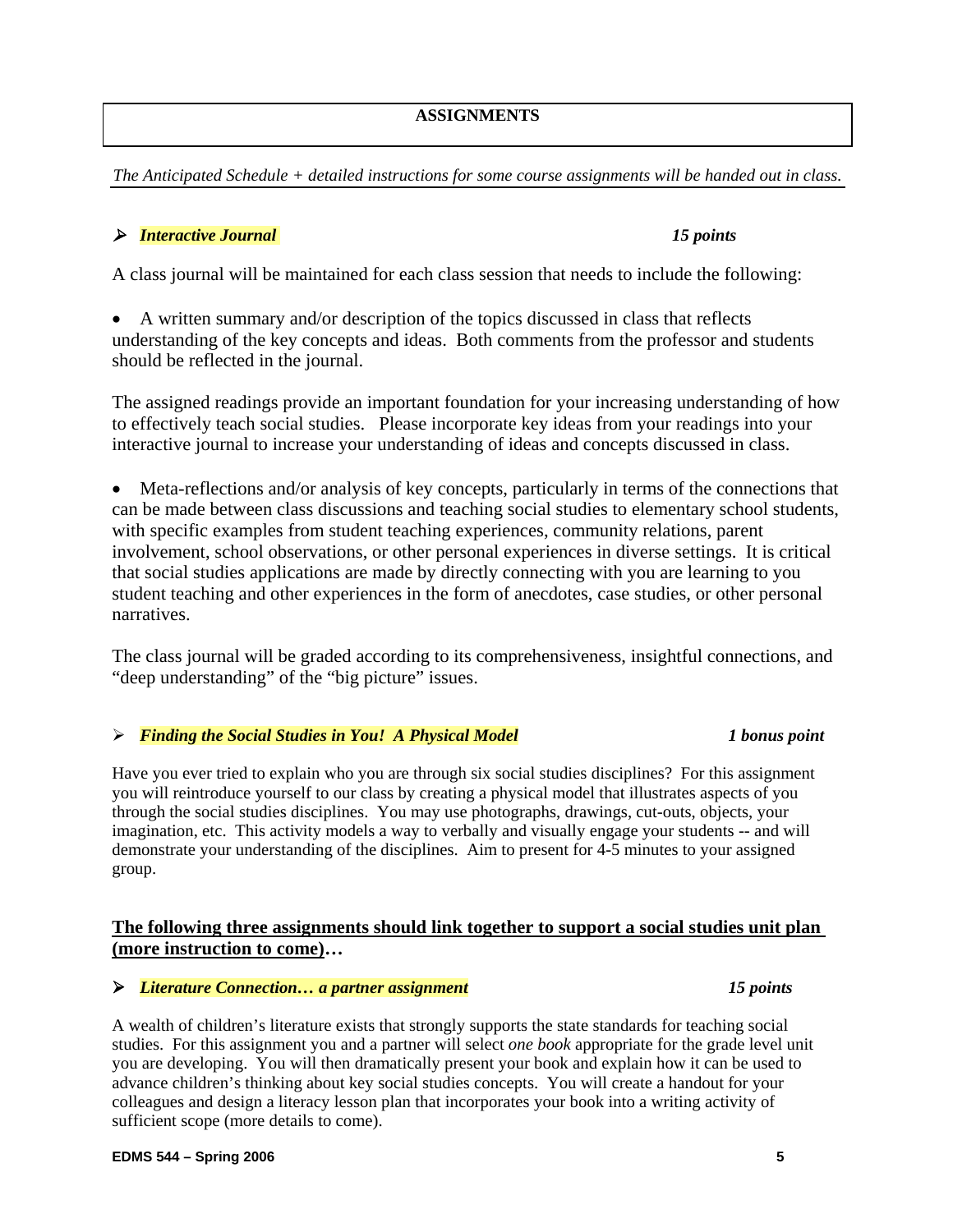### ¾ *Community Resource / Field Trip Project 25 points*

In this assignment you will explore and share information about a field trip site in San Diego County. By designing a variety of pre, during, and post-trip teaching activities, as well as questions you might ask during the visit, you will be able to plan an educational (rather than purely recreational) field trip. (more details to come). (Also, an optional assignment will be discussed in class for those who wish to explore an alternative activity).

# ¾ *Oral History Project 15 points*

Collecting oral histories is an exciting way to help children understand that "history" is found all around us and is being continually created. In this project, you will conduct an oral history interview of a person about a topic that relates to your social studies unit.

To support your interview, you will bring to class on the designated day a primary source object (artifact, document, photographs, etc.) of significance to the person/topic of the interview. We will then create a "classroom museum". (More details to come).

# ¾ *Social Environment/Group Dynamics* **15** *points*

Through reflection and class observations, you will be asked to elaborate in an essay format your reactions to the social environment of the students, classrooms, school, and community. Your essay should address different levels of understanding and analysis into the issues related to the social environment of the classroom and school. Additionally, you will need to incorporate group dynamics, such as the norms, beliefs, values, expectations, and behavioral elements that reflect the social environment. Finally, you will need to add yourself into the social environment you are describing and discuss how you would react to those group dynamics to improve both academic and social behavior. At least two visits will be scheduled to the two-way immersion program to help in this assignment.

Please remember to incorporate a discussion about the community and parental involvement into your essay. This assignment can be done in groups of 3 to 4 individuals.

This assignment will partially fulfill the requirements for TPE 11.

# ¾ *Mock Interview* **Pass/no Pass**

Imagine you are at a job interview and were just asked: "How will you teach social studies in your classroom?" Knowing how to teach and structure learning in social studies, and then being able to express your understanding, can be two different abilities. In order to help you eloquently articulate the knowledge you gained through this course (and thereby increase your chances of getting hired!), as well as enhance your educational philosophy statement, you will participate in a mock interview. Be prepared to describe five (5) of the most important concepts or ideas you learned in EDMS 544. You may choose to include quotes from our readings to support your responses.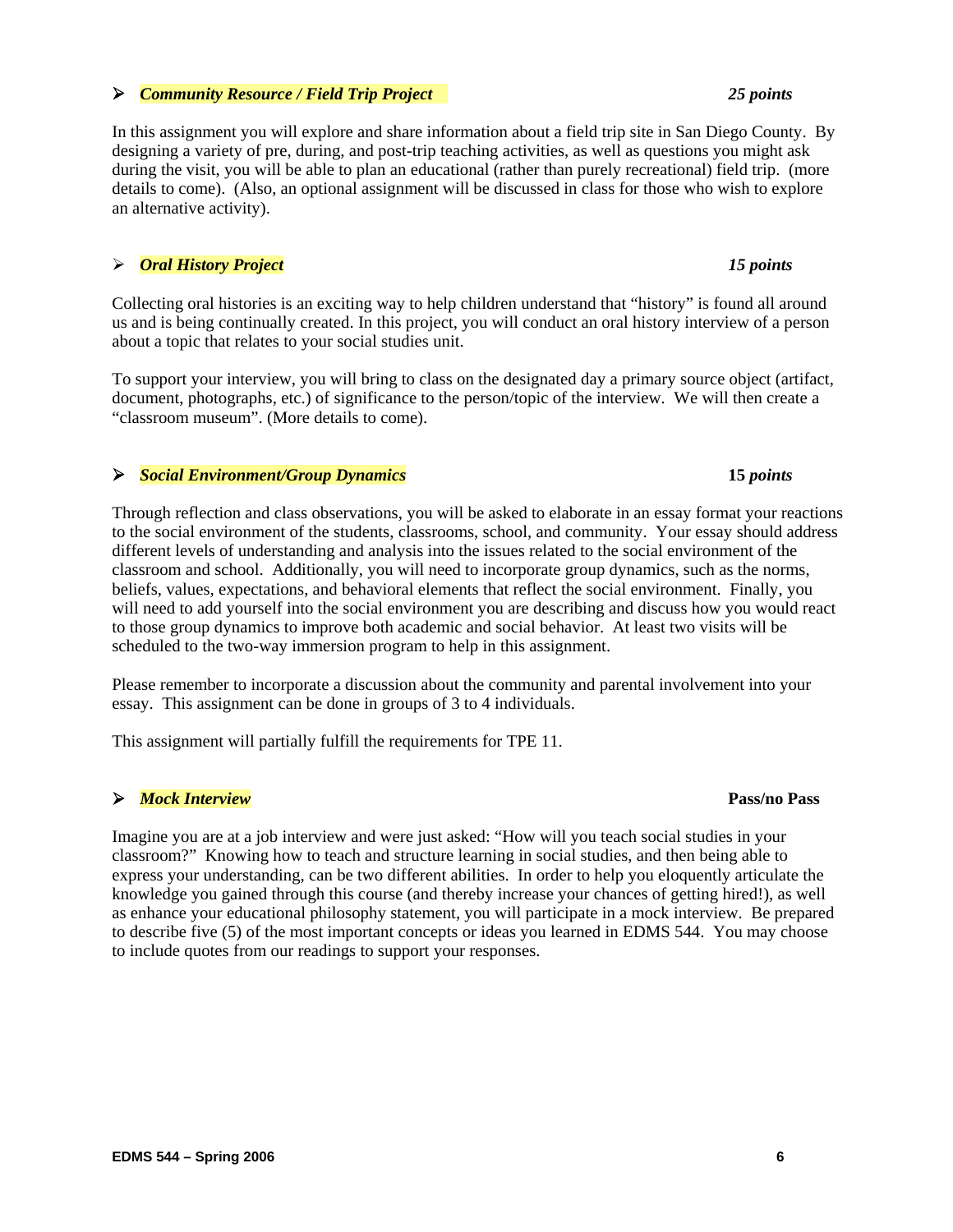| <b>ASSIGNMENT</b>                    | <b>POINTS</b> |
|--------------------------------------|---------------|
| Professionalism/Active Participation | 15            |
| Interactive<br>Journal               | 15            |
| Physical Model                       | 1 bonus point |
| Literature Connection – Lesson Plan  | 15            |
| Community Field Trip                 | 25            |
| <b>Oral History Project</b>          | 15            |
| Social Environment/Group Dynamics    | 15            |
| Mock Interview                       | pass/no pass  |
|                                      |               |

**TOTAL:** 100 points

### **Grading Scale:**

Grades will be determined by the total number of points earned (100 points possible):

| $A = 93-100$ | $B+=87-89$    | $B = 80-82$         | $C = 73-76$ | $D = 60-69$ |
|--------------|---------------|---------------------|-------------|-------------|
| $A = 90-92$  | $B = 83 - 86$ | $C_{\pm} = 77 - 79$ | $C = 70-72$ | $F = 0.59$  |

Remember! You must maintain a B average (3.0 GPA) in your teacher education courses to receive a teaching credential from the State of California.

### **Exemplary "A" Students (you!)**

1. Demonstrate serious commitment to their learning, making full use of the learning opportunities available and searching out the implications of their learning for future use.

2. Complete all assignments thoroughly, thoughtfully and timely.

3. Make insightful connections between assignments and their developing overall understanding of social studies concepts; continually question and examine assumptions in a genuine spirit of inquiry.

4. Show high level achievement of course goals.

5. Display a "can do" attitude, give 100%, and work to help others learn too.

### California State University San Marcos COLLEGE OF EDUCATION

### **Mission Statement**

The mission of the College of Education Community is to collaboratively transform public education by preparing thoughtful educators and advancing professional practices. We are committed to diversity, educational equity, and social justice, exemplified through reflective teaching, life-long learning, innovative research, and ongoing service. Our practices demonstrate a commitment to student centered education, diversity, collaboration, professionalism, and shared governance.

*(adopted by COE Governance Community 11/1997)*

### **Attendance Policy**

Due to the dynamic and interactive nature of courses in the College of Education, all students are expected to attend all classes and participate actively. At a minimum, students must attend more than 80% of class time, or s/he **may not receive a passing grade** for the course at the discretion of the instructor. Individual instructors may adopt more stringent attendance requirements. Should the student have extenuating circumstances, s/he should contact the instructor as soon as possible. *(Approved: 12/19/97)*

**For this class, if you are absent one day (two class sessions), your highest grade is a B**. If you are absent more than one day your highest possible grade is a C, which means you may not receive a passing grade for this course.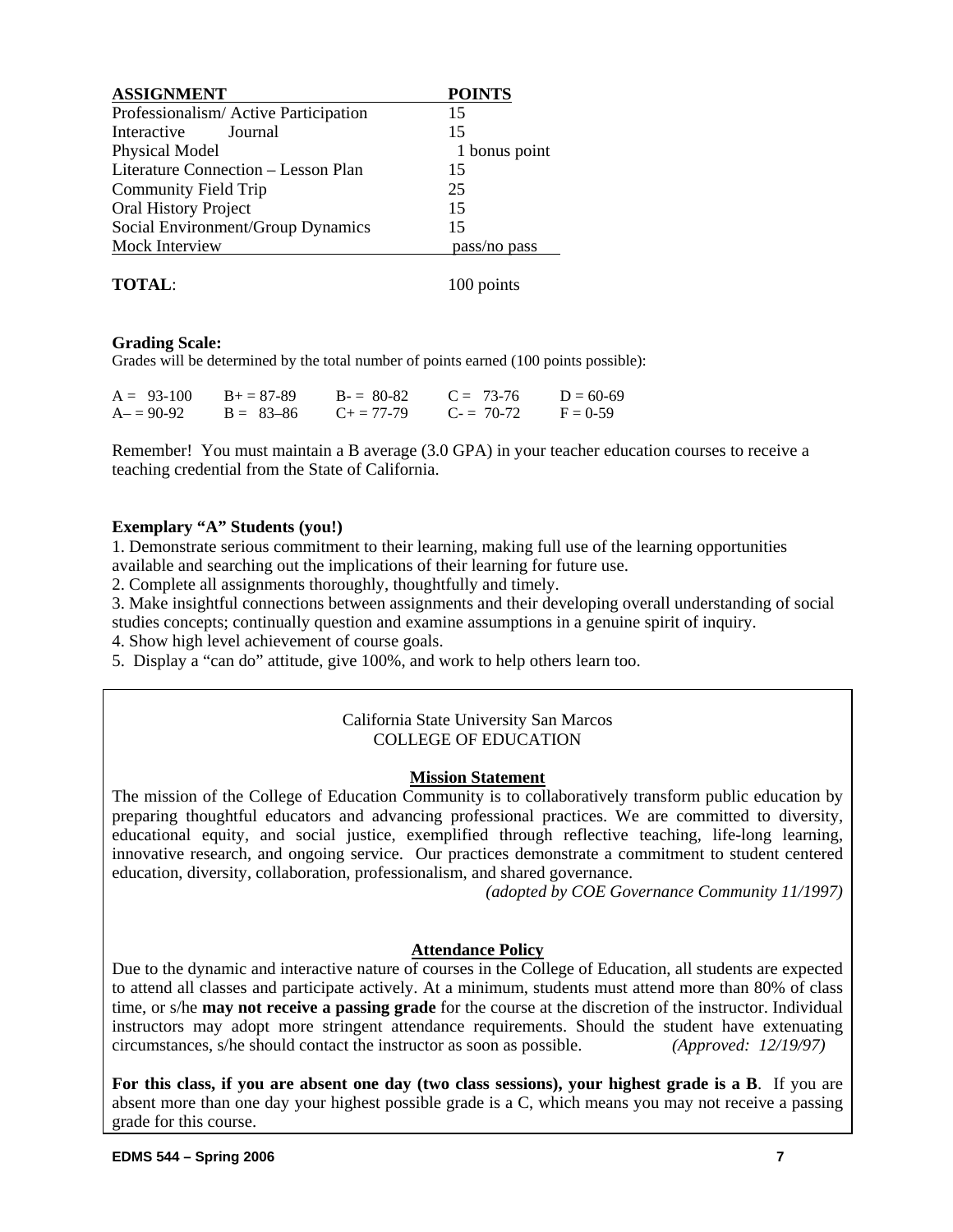### **University Writing Requirement**

A writing requirement of 2500 words is required in all CSUSM courses. You will achieve a significant writing experience in EDMS 544 through the following assignments: weekly reading journal responses, literature connection, field trip project, oral history project, and various in-class writing prompts as well as the narratives your write for your electronic portfolio.

#### **Students with Disabilities Requiring Reasonable Accommodations**

Students must be approved for services by providing appropriate and recent documentation to the Office of Disabled Student Services (DSS) in Craven Hall 5205 and can be contacted by phone at (760) 750- 4905 or TTY (760) 750-4909. Eligible students may contact the instructor during office hours or in a more private setting in order to ensure confidentiality.

### **CSUSM Academic Honesty Policy**

"Students will be expected to adhere to standards of academic honesty and integrity, as outlined in the Student academic Honesty Policy. All written work and oral assignments much be original work. All ideas/materials that are borrowed from other sources much have appropriate references to the original sources. Any quoted material should give credit to the source and be punctuated with quotation marks.

Students are responsible for honest completion of their work including examinations. There will be no tolerance for infractions. If you believe there has been an infraction by someone in the class, please bring it to the instructor's attention. The instructor reserves the right to discipline any student for academic dishonesty in accordance with the general rules and regulations of the university. Disciplinary action may include the lowering of grades and/or the assignment of a failing grade for an exam, assignment, or the class as a whole."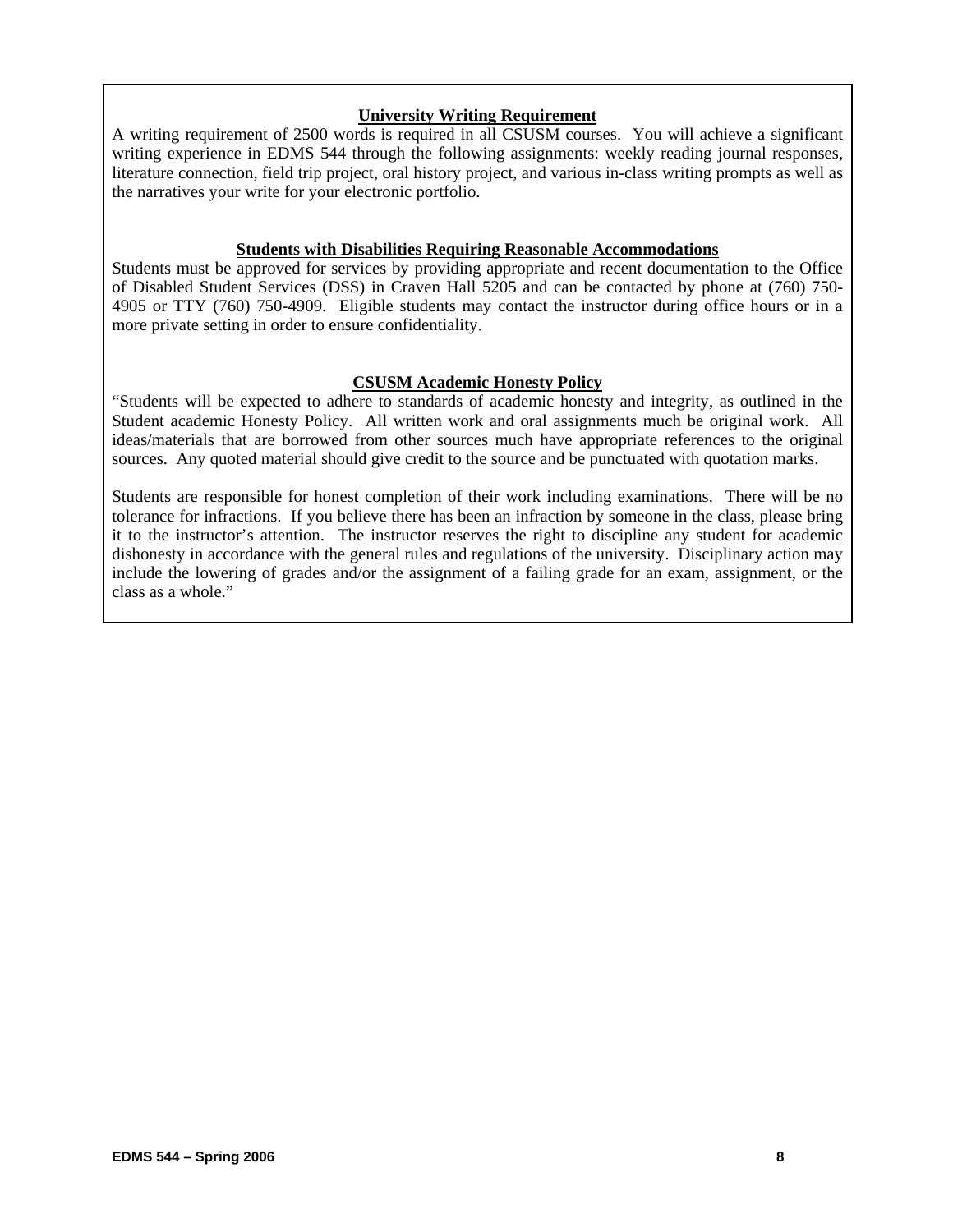# **SB 2042 - AUTHORIZATION TO TEACH ENGLISH LEARNERS COMPETENCIES**

| <b>PART 1:</b><br><b>LANGUAGE STRUCTURE AND</b><br>FIRST- AND SECOND-LANGUAGE                                                                | PART 2:<br><b>METHODOLOGY</b><br>OF BILINGUAL, ENGLISH                                                                      | <b>PART 3:</b><br><b>CULTURE AND</b><br><b>CULTURAL DIVERSITY</b>                                |
|----------------------------------------------------------------------------------------------------------------------------------------------|-----------------------------------------------------------------------------------------------------------------------------|--------------------------------------------------------------------------------------------------|
| <b>DEVELOPMENT</b>                                                                                                                           | LANGUAGE DEVELOPMENT,<br>AND CONTENT INSTRUCTION                                                                            |                                                                                                  |
| I. Language Structure and Use:<br><b>Universals and Differences</b><br>(including the structure of English)                                  | I. Theories and Methods of Bilingual<br><b>Education</b>                                                                    | <b>I. The Nature of Culture</b>                                                                  |
| A. The sound systems of language (phonology)                                                                                                 | A. Foundations                                                                                                              | A. Definitions of culture                                                                        |
| <b>B.</b> Word formation (morphology)                                                                                                        | B. Organizational models: What works for<br>whom?                                                                           | <b>B.</b> Perceptions of culture                                                                 |
| C. Syntax                                                                                                                                    | C. Instructional strategies                                                                                                 | C. Intra-group differences (e.g., ethnicity, race,<br>generations, and micro-cultures)           |
| D. Word meaning (semantics)                                                                                                                  | II. Theories and Methods for Instruction In<br>and Through English                                                          | D. Physical geography and its effects on culture                                                 |
| E. Language in context                                                                                                                       | A. Teacher delivery for both English language<br>development and content instruction                                        | E. Cultural congruence                                                                           |
| F. Written discourse                                                                                                                         | B. Approaches with a focus on English<br>language development                                                               | II. Manifestations of Culture: Learning<br><b>About Students</b>                                 |
| G. Oral discourse                                                                                                                            | C. Approaches with a focus on content area<br>instruction (specially designed academic<br>instruction delivered in English) | A. What teachers should learn about their<br>students                                            |
| H. Nonverbal communication                                                                                                                   | D. Working with paraprofessionals                                                                                           | <b>B.</b> How teachers can learn about their students                                            |
| I. Language Change                                                                                                                           |                                                                                                                             | C. How teachers can use what they learn about<br>their students (culturally responsive pedagogy) |
| II. Theories and Factors in First- and Second-<br><b>Language Development</b>                                                                | <b>III.</b> Language and Content Area Assessment                                                                            | <b>III. Cultural Contact</b>                                                                     |
| A. Historical and current theories and models of<br>language analysis that have implications for<br>second-language development and pedagogy | A. Purpose                                                                                                                  | A. Concepts of cultural contact                                                                  |
| B. Psychological factors affecting first- and<br>second-language development                                                                 | <b>B.</b> Methods                                                                                                           | B. Stages of individual cultural contact                                                         |
| C. Socio-cultural factors affecting first- and<br>second-language development                                                                | C. State mandates                                                                                                           | C. The dynamics of prejudice                                                                     |
| D. Pedagogical factors affecting first- and second-<br>language development                                                                  | D. Limitations of assessment                                                                                                | Strategies for conflict resolution<br>D.                                                         |
| E. Political factors affecting first- and second-<br>language development                                                                    | E. Technical concepts                                                                                                       | IV. Cultural Diversity in U.S. and CA.                                                           |
|                                                                                                                                              |                                                                                                                             | A. Historical perspectives                                                                       |
|                                                                                                                                              |                                                                                                                             | <b>B.</b> Demography                                                                             |
|                                                                                                                                              |                                                                                                                             | C. Migration and immigration                                                                     |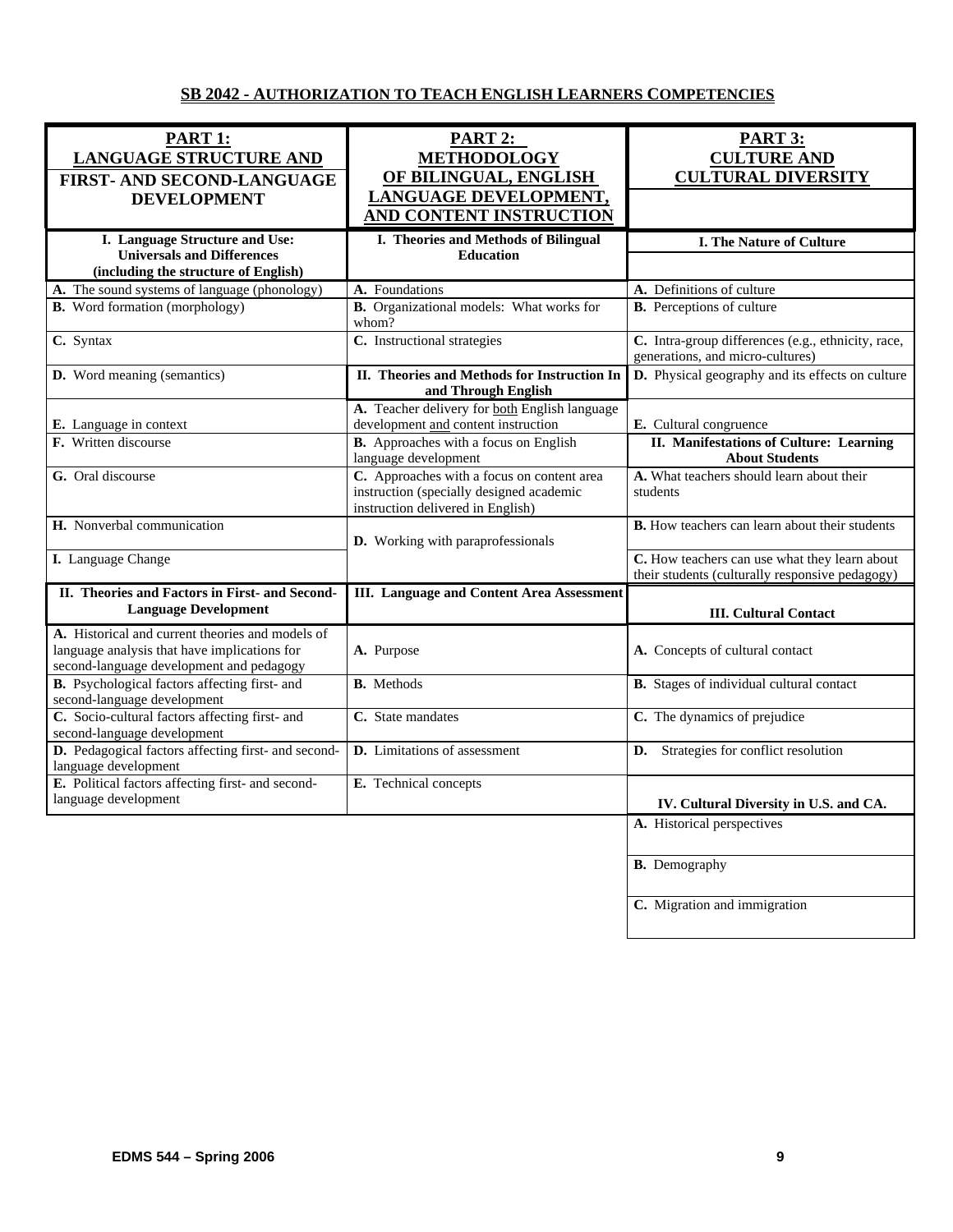# EDMS 544 – LITERATURE CONNECTION

-- a partner assignment --

Your Literature Connection will serve as one of three sections comprising your social studies unit. For this assignment, you will select a single (fiction or nonfiction) book that addresses the themes, and history/social science standards, that match your field trip location and oral history interview. It can be literature that you read to students or that students read by themselves.

When introducing a unit you should think about ways to invite your students into the topic. Many times, a book is a good way to do that. You may want to consult *Pages of the Past*, the SCORE website, NCSS Notable Children's Tradebooks (www.social studies.org), or your school librarian for suggestions. **This assignment will include three parts… (1) a "dramatic" presentation, (2) a handout for classmates, (3) a written lesson plan demonstrating how you will incorporate the book into your instruction.** 

#### **REQUIREMENTS**

**(1)** A **10 minute "dramatic" presentation** "selling" us on why your book is great to use with students. Be sure to consider the following when organizing your presentation:

 $\triangleright$  After reading your book carefully, identify several key themes and select one or two to focus on during your presentation.

 $\triangleright$  You will want to tell enough about the event or character to involve your audience but leave them curious to read the book themselves – so you might not want to give away the ending!

 $\triangleright$  Clearly connect the themes you discuss to social studies content and your unit standards.

 $\triangleright$  Include several creative elements, such as visual aids and audience involvement, to capture everyone's attention. You are welcome to use the overhead or Power Point if you want to display a images and text, or add music. Remember… active learning is best!

 $\triangleright$  Practice your presentation several times aloud to yourself (or other family, friends, dogs, cats…) in advance to check for timing and smoothness of presentation.

 $\triangleright$  Although you may choose to write out the basics of your presentation, do not read it. Make eye contact with your audience, and change your vocal inflections. If it fits the book, ham it up.

**(2)** A **HANDOUT** with key information about your book. This will be emailed to your instructor and your cohort before your presentation, **OR** make enough typed copies of the handout for everyone in our class and distribute on the day of your presentation. Please use the following format to give us key information about your book. The goal is for everyone to come away with lots of ideas for ways to use social studies literature with students.

> **Your Names Book Title Author / Publisher / ISBN# / Date of publication History-Social Science Standard(s) this book supports Appropriate grade level(s) Identify fiction or non-fiction Big Idea / Key Questions Full paragraph summarizing book Brief descriptions of related teaching ideas**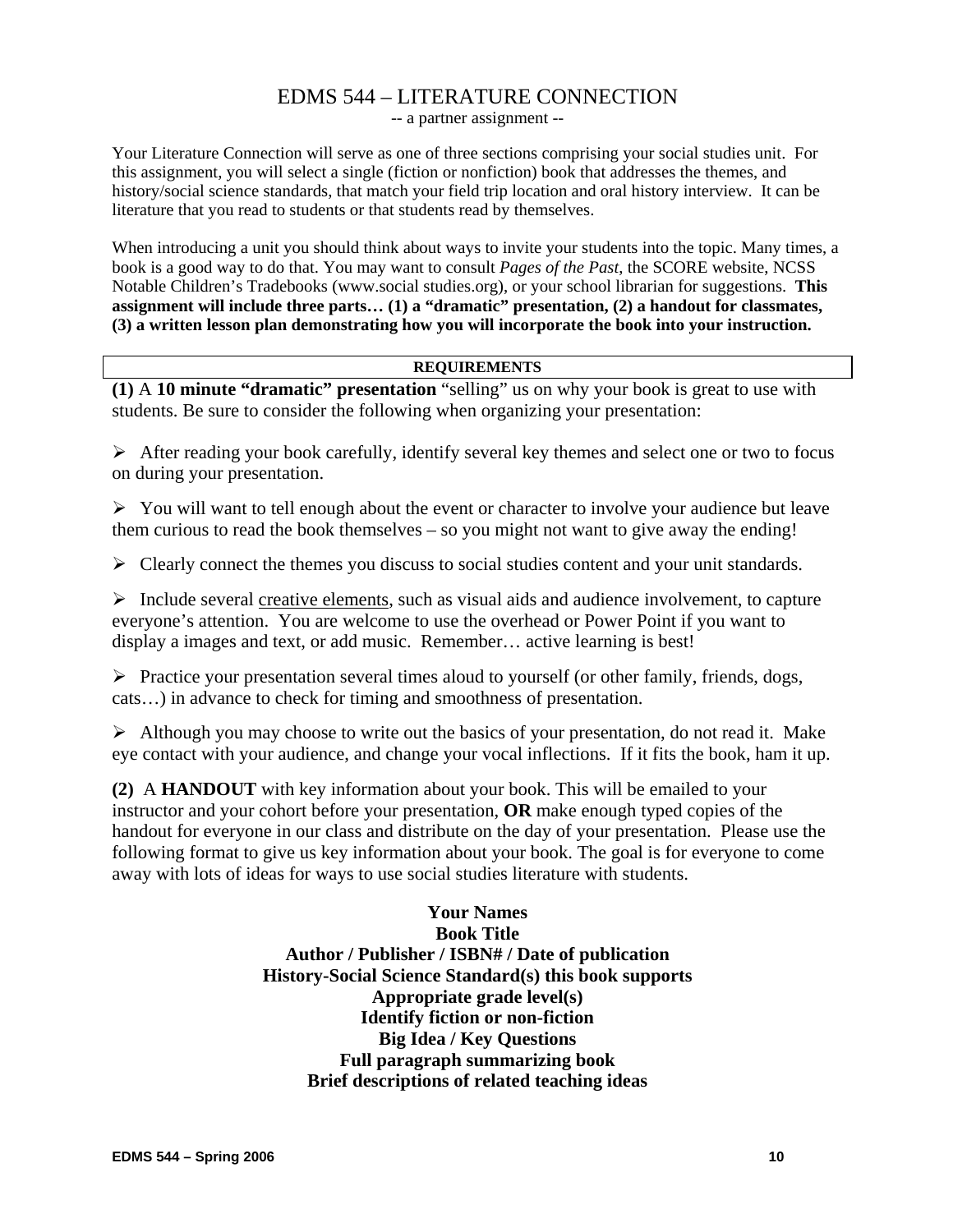**(3) LESSON PLAN** format for using the book in your classroom needs to be developed—be creative. A copy of the lesson plan will be turned in to the instructor and provided to all students.

| <b>Sessions</b>       | <b>Topics</b>                                   | <b>Readings</b>                          | <b>Assignment Due/Activity</b> |
|-----------------------|-------------------------------------------------|------------------------------------------|--------------------------------|
| $1 - 1/17$            | "Social Studies" -- What?                       | $T: 1$ (in class)                        |                                |
|                       | Why?                                            |                                          |                                |
|                       | Introduction and Course                         |                                          |                                |
|                       | Overview                                        |                                          |                                |
| $2 - 1/17$            | "Big Picture" in California                     | T: 3                                     |                                |
|                       | <b>H/SS Framework and State</b>                 |                                          | <b>Narratives</b>              |
|                       | <b>Standards</b>                                |                                          |                                |
|                       | (with texts)                                    |                                          |                                |
| $3 - 1/24$            | <b>Setting Ideas Into Action</b>                | <b>UBD</b> online article                |                                |
|                       | Unit and Lesson Design                          | www.ubdexchange.org/resources/news-      | Unit Theme Ideas               |
|                       | Workshop                                        | articles/backward.html                   | H/SS Standards                 |
|                       | Perspectives: Columbus                          | $T: 2 (p. 14-32)$                        |                                |
|                       | Activity                                        |                                          |                                |
| $4 - 1/24$            | <b>Being RESOURCE-full</b>                      | T:4                                      |                                |
|                       | Textbooks and the Information                   |                                          | Columbus 2006                  |
|                       | Age                                             |                                          |                                |
|                       | <b>Online Resources</b>                         |                                          |                                |
|                       | ncss.org; ccss.org                              |                                          |                                |
| $5 - 1/31$            | How Do You Know                                 | T: 5                                     | Stage 1 Unit Plan              |
|                       | <b>What They Know?</b>                          |                                          |                                |
|                       | Assessment Leads the Way                        | Ellermeyer: review entire book (bring to | <b>Physical Models Due</b>     |
|                       | Questioning for Understanding                   | class)                                   |                                |
|                       | Workshop, Unit Design Stage                     |                                          |                                |
|                       | $\overline{2}$                                  |                                          |                                |
| $6 - 1/31$            | The H.O.T.S. are Cool!                          | $\overline{T:8}$                         | Stage 2 Unit Plan              |
|                       | Getting Your Students to                        |                                          |                                |
|                       | Think                                           |                                          |                                |
|                       | Workshop, Unit Design Stage                     |                                          |                                |
| $7 - 2/7$             | Manipulatives in Social                         | <b>Oral History Articles</b>             | Stage 3 Unit Plan              |
|                       | <b>Studies</b>                                  |                                          | <b>Book Chat Presentations</b> |
|                       | The Impact of Primary                           |                                          | <b>Literature lessons Due</b>  |
|                       | Sources                                         |                                          |                                |
|                       |                                                 |                                          |                                |
| $8 - 2/7$             | <b>Meeting Diverse Needs</b>                    | Choate 1&3                               |                                |
|                       | Teaching for Inclusion                          |                                          | Role-play: desegregation       |
|                       | Workshop: Field Trip                            |                                          |                                |
| $\overline{9} - 2/14$ |                                                 |                                          |                                |
|                       | <b>Learning Outside the</b><br><b>Classroom</b> | <b>Community Resources</b>               | <b>Field Trip Project Due</b>  |
|                       | <b>Field Trips for Education</b>                |                                          |                                |
|                       | Inquiry                                         |                                          |                                |
| $10 - 2/14$           | <b>Developing Your Toolbox</b>                  | T:6                                      | <b>Mock Interviews</b>         |
|                       | Reading, Writing and                            |                                          |                                |
|                       | Technology                                      |                                          |                                |
|                       | Mock Interviews                                 |                                          |                                |
| $11 - 2/21$           | <b>Human Impact on environ-</b>                 | $T-7$                                    | <b>Bring CA Atlas</b>          |
|                       | ment                                            |                                          | <b>Oral History Due</b>        |
| $12 - 2/21$           | Geography Makes a                               | T:7                                      |                                |
|                       | Difference                                      |                                          |                                |
|                       |                                                 |                                          |                                |
| $13 - 2/28$           | <b>Citizens for the New</b>                     | T:10                                     | <b>Due: Social environment</b> |
|                       | <b>Millennium</b>                               |                                          | <b>Group Dynamics due</b>      |
|                       |                                                 |                                          |                                |

#### **COURSE SESSION TOPICS AND RELATED READINGS Anticipated Schedule: Subject to change**

**EDMS 544 – Spring 2006** 11